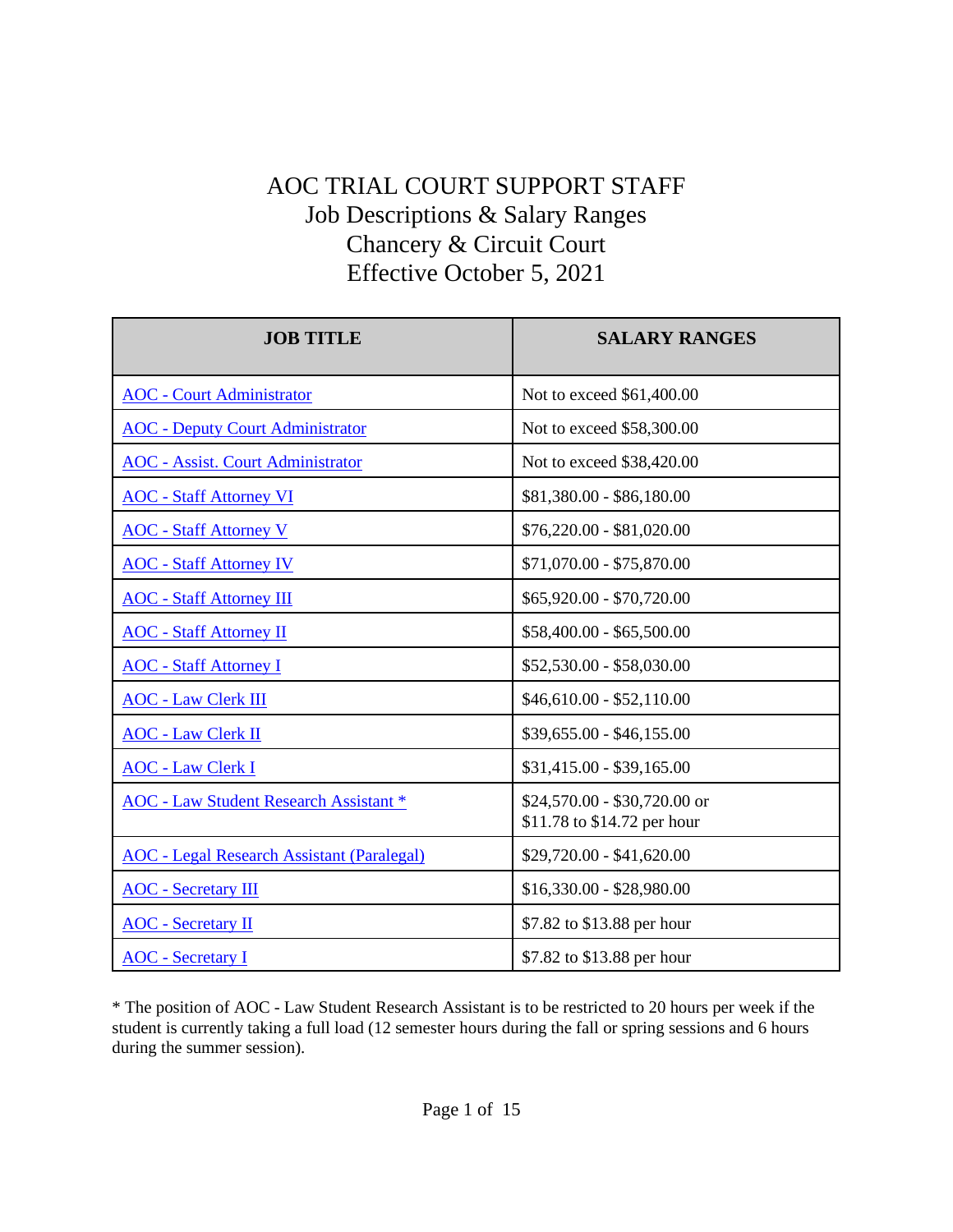## **AOC TRIAL COURT SUPPORT STAFF JOB DESCRIPTIONS**

## **AOC - COURT ADMINISTRATOR**

#### <span id="page-1-0"></span>**Characteristics of Work**

This is a professional, supervisory and full-time position to ensure the impartial and expedient disposition of all cases of the Court. Applicants in this classification coordinate the performance of all non-judicial tasks of the court, maintain all statistical reports and serve as the contact person with the Administrative Office of Courts for statistics, serve as liaison with the general public and members of the Bar, coordinate and assist in the duties of the clerks of the courts of the district related to the judicial duties of the clerks, provide general administrative support for all Judges/ Chancellors of the district and perform other duties assigned by the Judges/Chancellors, in addition to the duties listed below. There may only be one Court Administrator per court district, selected by the Judges/Chancellors of the District with the Senior Judge/Chancellor receiving two votes in the event of a tie. Upon the selection by the Judges/Chancellors, and approval by the Administrative Office of Courts, the Senior Judge/Chancellor of the District shall enter an order and forward it to the AOC. Designation of which judge's support staff funds which are to be used, if applicable, is to be set out in the application for approval to the AOC and the court order, with the judge(s) whose support staff funds are to be used being required to sign the order before any such funds may be allocated. Termination of the position or employee will be handled by a like vote of all of the Judges/Chancellors of the district. The Court Administrator shall report to the Judges/Chancellors of the District, and be directly supervised by the Senior Judge/Chancellor, although in multi-judge districts it is not required that the Court Administrator be located with the Senior Judge.

#### **Responsibilities**

The following are duties required of individuals in this job class, and are not intended to reflect the only duties which may be required by the Senior Judge/Chancellor and/or other Judges/Chancellors:

- Maintain and keep judge(s) trial docket(s);
- Become familiar with and implement concepts of caseflow management;
- Identify, formulate and recommend policies, procedures and projects designed to achieve objectives; analyze and review procedures to recommend and implement changes;
- Develop budget proposals for the operation to the court district;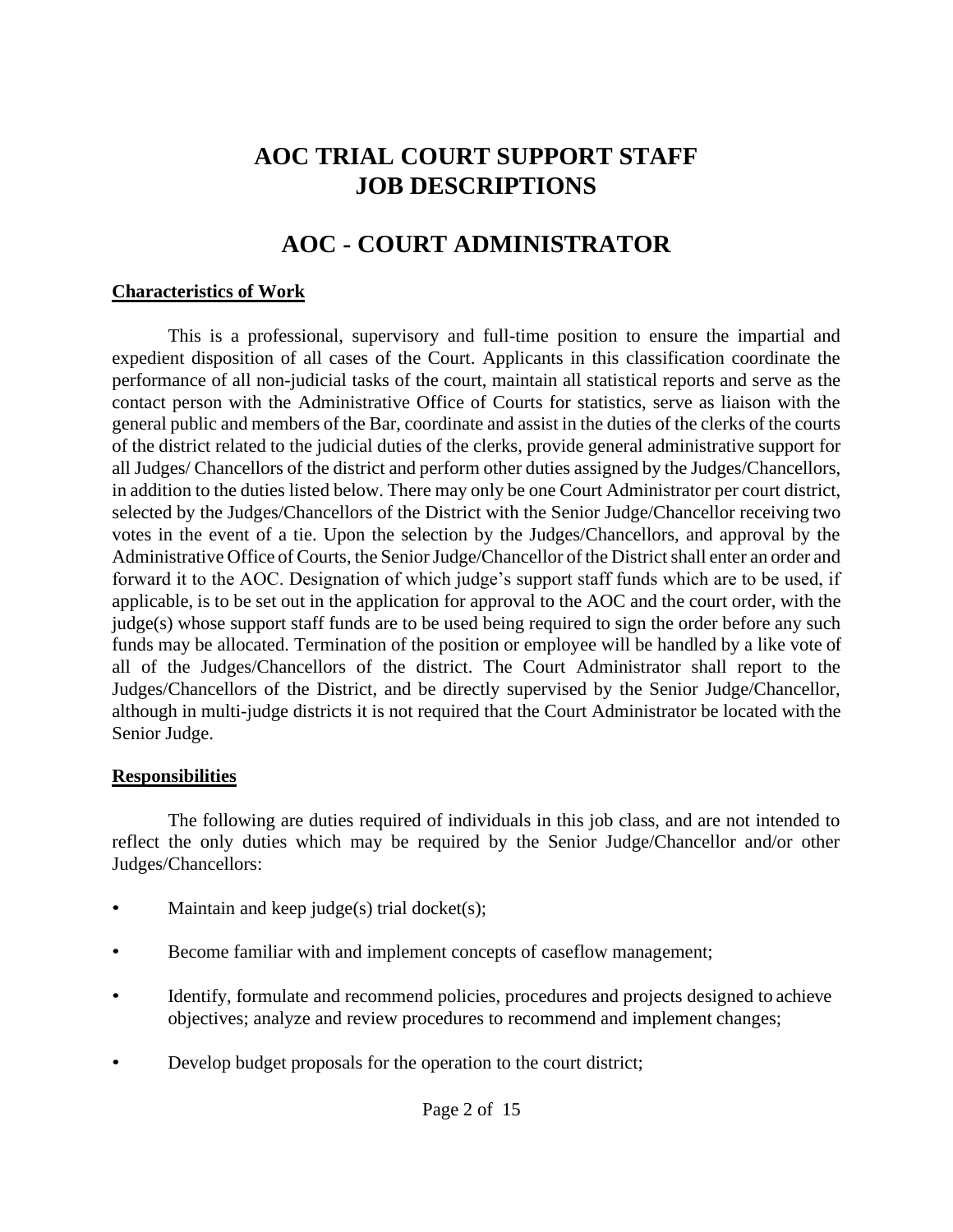- Coordinate the employment of additional support staff on an as needed basis;
- Supervise and coordinate the work of other support staff, and perform other supervisory duties, as needed and directed by the Judges/Chancellors of the court;
- Assist in the administration of mediation duties as required by court rule;
- Maintain statistics and generate reports for use by the Court and the AOC, and serve as the contact person for statistics maintained by the Administrative Office of Courts;
- Assist the Administrative Office of Courts in working to identify and address any backlog of cases;
- Coordinate courtroom availability with the courthouses located in the district;
- Address the problems associated with physical facilities and court security;
- Review and maintain local court rules;
- Administer requests for judicial appointments when needed due to recusal or illness of a judge;
- Assist the Administrative Office of Courts in Court Administrator Certification;
- Maintain property control and inventory of furniture and equipment furnished to the court;
- Participate in statewide committees; attend seminars related to Court Administration as required;
- Serve as liaison to Court, bar, and law enforcement agencies and general public;
- Maintain cooperative working relationships with county officials;
- Assist in determining that facilities are adequate and receive proper maintenance; and
- Perform related duties as assigned or required.

Court Administratorsfailing to perform lawfully assigned or required duties are subject to dismissal by the Judges/Chancellors of the District, upon a majority vote with the Senior Judge/Chancellor getting two votes in the event of a tie, as well as the withholding of compensation by the Administrative Office of Courts until such duties are executed.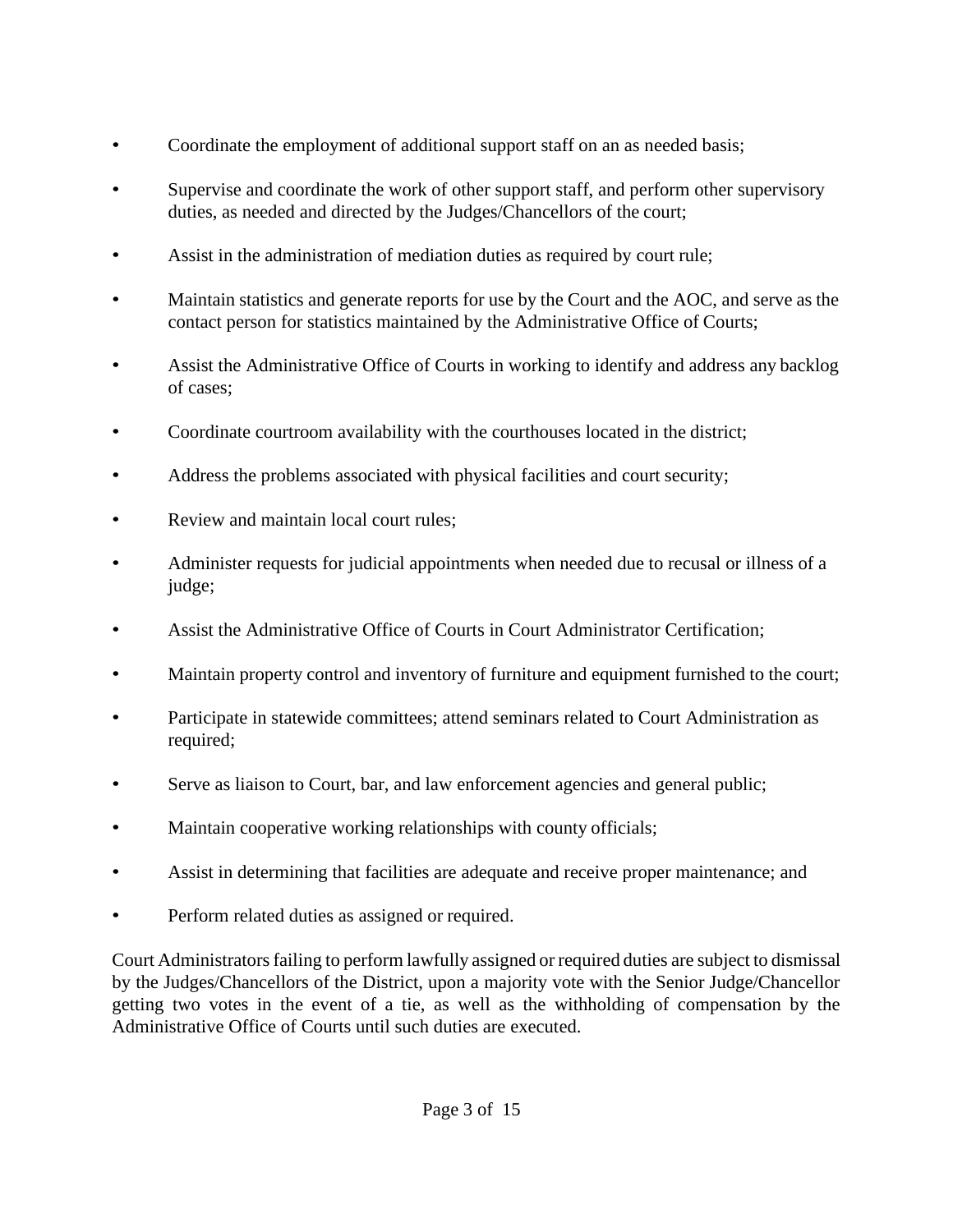#### **Minimum Requirements**

A Masters Degree or equivalent from an accredited four year college or university in public or business administration, law, or a related field plustwo (2) years experience directly related to the duties listed above;

**or**

A Bachelor's Degree from an accredited four year college or university and four (4) years of experience directly related to the duties listed above;

**or**

A Paralegal certificate/degree from a two year course of study or an Associate degree from an accredited two year college or related field, and six (6) years of experience directly related to the duties listed above;

**or**

Graduation from a standard four year high school or equivalent (GED) and eight (8) years of directly related experience to the duties listed above.

**Salary** — Not to exceed \$61,400.00.

## **AOC - DEPUTY COURT ADMINISTRATOR**

### <span id="page-3-0"></span>**Characteristics of Work**

This is a professional and full-time position to ensure the impartial and expedient disposition of all cases of the Court. Applicants in this classification assist the Court Administrator in performing all non-judicial tasks of the court, maintaining all statistical reports, serving as liaison with the general public and members of the Bar, coordinating and assisting in the duties of the clerks of the courts of the district related to the judicial duties of the clerks, providing general administrative support for all Judge(s) and/or Chancellor(s) of the district, and performing other duties assigned by the Judge(s)/Chancellor(s). The Senior Judge/Chancellor shall make an application to the Administrative Office of Courts for the hiring of a Deputy Court Administrator, stating the need of such employee based upon caseload, geographic district size and locations, and other such relevant factors. Upon the selection by the Judges/Chancellors in the same manner as provided for Court Administrators, and approval by the Administrative Office of Courts, the Senior Judge/Chancellor of the District shall enter an order and forward it to the AOC. Termination of the position or employee will be handled by a like vote of all of the Judges/Chancellors of the district. Designation of which judge's support staff funds which are to be used, if applicable, is to be set out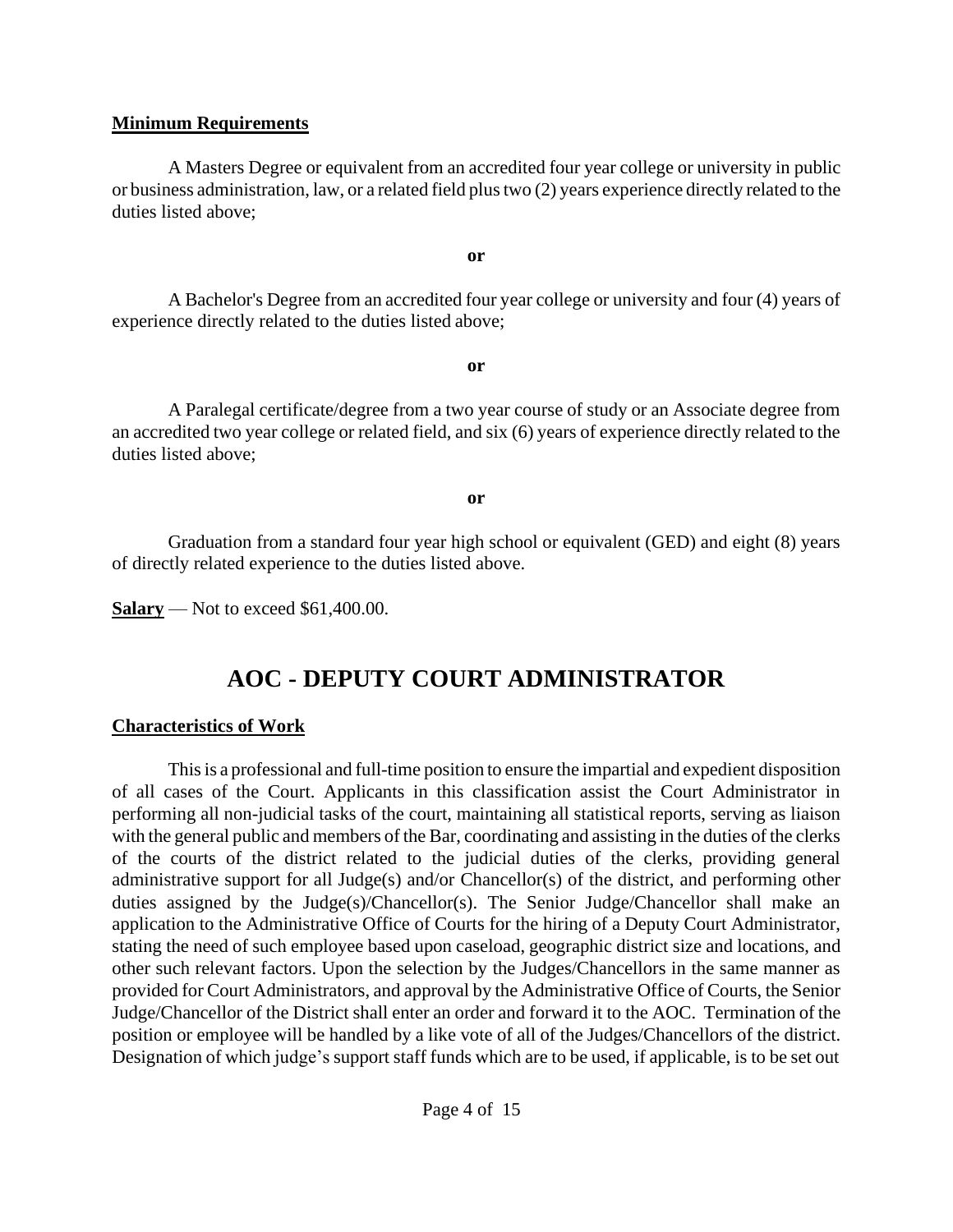in the application for approval to the AOC and the court order, with the judge $(s)$  whose support staff funds are to be used being required to sign the order before any such funds may be allocated. This position may be assigned by the Judges/Chancellors to assist a particular judge or geographic location or courthouse, with direct supervisory authority assigned that Judge/Chancellor. Designation of which judge's support staff funds which are to be used, if applicable, is to be set out in the application for approval to the AOC and the court order, with the judge(s) whose support staff funds are to be used being required to sign the order before any such funds may beallocated.

### **Examples of Work**

The following are examples of work performed for positions in this job class, and are not intended to reflect the only duties which may be required by the Judges/Chancellors. These duties are to be performed by the applicant in assisting the Court Administrator of the district.

- Maintain and keep judge(s) trial dockets;
- Identify, formulate and recommend policies, procedures and projects designed to achieve objectives; analyze and review procedures to recommend and implement changes;
- Maintain statistics and generate reports for use by the Court;
- Participate in statewide committees; attend seminars related to Court Administration, as required;
- Administrate the Court as required;
- Serve as liaison to Court, bar, and law enforcement agencies and general public;
- Maintain cooperative working relationships with county officials;
- Assist in determining that facilities are adequate and receive proper maintenance;
- Assist in developing a proposed personnel plan for the judicial support staff of the district;
- Assist in preparation of budget;
- Carry out indirect supervisory duties; and
- Perform related duties as assigned or required.

Deputy Court Administrators failing to perform lawfully assigned or required duties are subject to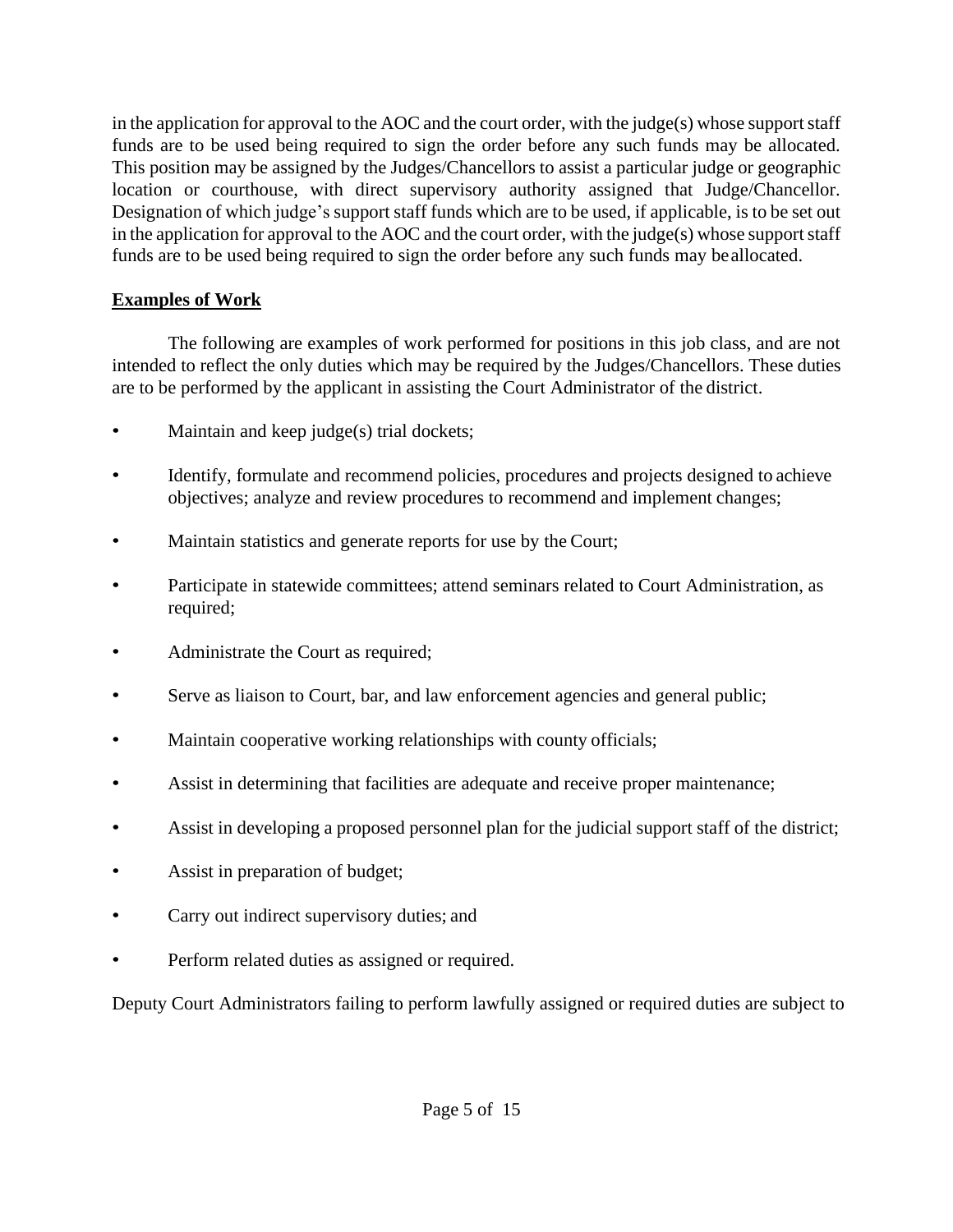dismissal by the Judges/Chancellors of the District, upon a majority vote of the Judges/Chancellors of the District with the Senior Judge/Chancellor getting two votes in the event of a tie, as well as the withholding of compensation by the Administrative Office of Courts until such duties are executed.

### **Minimum Requirements**

Bachelor's Degree from an accredited four year college or university, and two (2) years of directly related experience;

**or**

A Paralegal certificate/degree from a two year course of study or an Associate degree from an accredited two year college or related field, and four (4) years of experience directly related to the duties listed above;

**or**

Graduation from a standard four year high school or equivalent (GED) and six (6) years of directly related experience.

**Salary** — Not to exceed \$58,300.00.

# **AOC - ASSISTANT COURT ADMINISTRATOR**

### <span id="page-5-0"></span>**Characteristics of Work**

This is an entry level professional, full-time position to ensure the impartial and expedient disposition of all cases in the Trial Court. Applicant in this classification will assist the Court Administrator (and Deputy Court Administrator, if one is employed) in the performance of all non-judicial tasks of the court, assist in maintaining all statistical reports, serve as liaison with the general public and members of the Bar, assist in the coordination with the clerks of the courts of the district related to the judicial duties of the clerks, provide general administrative support for all Judge(s) and/or Chancellor(s) of the district, and perform other duties assigned by the Judge(s). The Senior Judge/Chancellor shall make an application to the Administrative Office of Courts for the hiring of an Assistant Court Administrator, stating the need of such employee based upon caseload, geographic district size and locations, and other such relevant factors. Upon the selection by the Judges/Chancellors in the same manner as provided for Court Administrators, and approval by the Administrative Office of Courts, the Senior Judge/Chancellor of the District shall enter an order and forward it to the AOC. Termination of the position or employee will be handled by a like vote of all of the Judges/Chancellors of the district. Designation of which judge's support staff funds which are to be used, if applicable, is to be set out in the application for approval to the AOC and the court order, with the judge(s) whose support staff funds are to be used being required to sign the order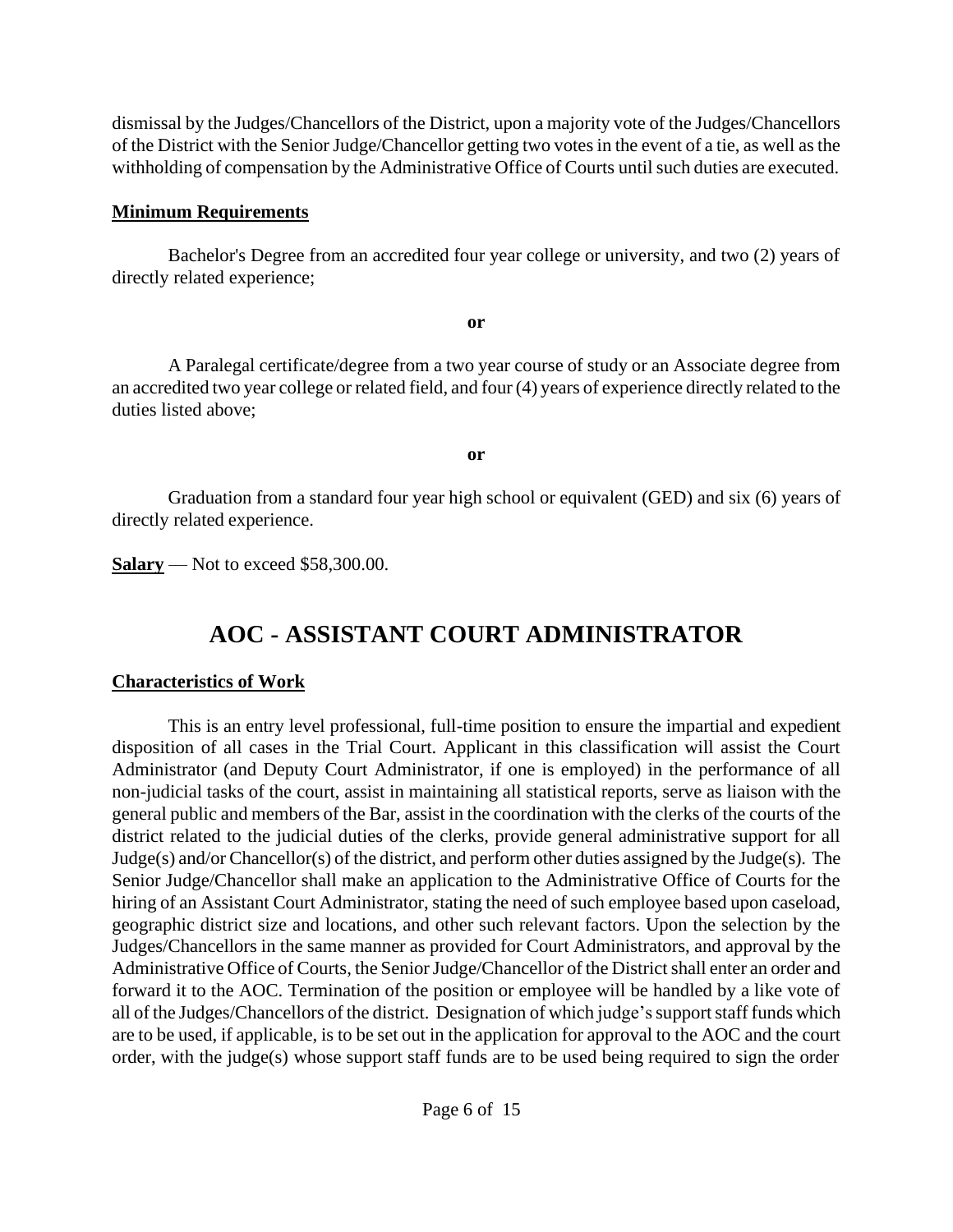before any such funds may be allocated. This position may be assigned by the Judges/Chancellors to assist a particular judge or geographic location or courthouse, with direct supervisory authority assigned to that Judge/Chancellor. Designation of which judge's support staff funds which are to be used, if applicable, is to be set out in the application for approval to the AOC and the court order, with the judge(s) whose support staff funds are to be used being required to sign the order before any such funds may be allocated.

### **Examples of Work**

The following are examples of work performed for positions in this job class, and are not intended to reflect the only duties which may be required by the Judges/Chancellors. These duties are to be performed by the applicant in assisting the Court Administrator (and Deputy Court Administrator, if one is employed) of the district.

- Maintain and keep judge's trial docket;
- Maintain statistics and generate reports for use by the Court;
- Participate in statewide committees; attend seminars related to Court Administration as required;
- Serve as liaison to Court, bar, and law enforcement agencies and general public;
- Assist in developing a proposed personnel plan for the judicial support staff of the district;
- Assist in preparation of budget;
- Maintain cooperative working relationships with county officials;
- Assist in determining that facilities are adequate and receive proper maintenance; and
- Perform related duties as assigned or required.

Assistant Court Administrators failing to perform lawfully assigned or required duties are subject to dismissal by the Judges/Chancellors of the District, upon a majority vote of the Judges/Chancellors of the District with the Senior Judge/Chancellor getting two votes in the event of a tie, as well as the withholding of compensation by the Administrative Office of Courts until such duties are executed.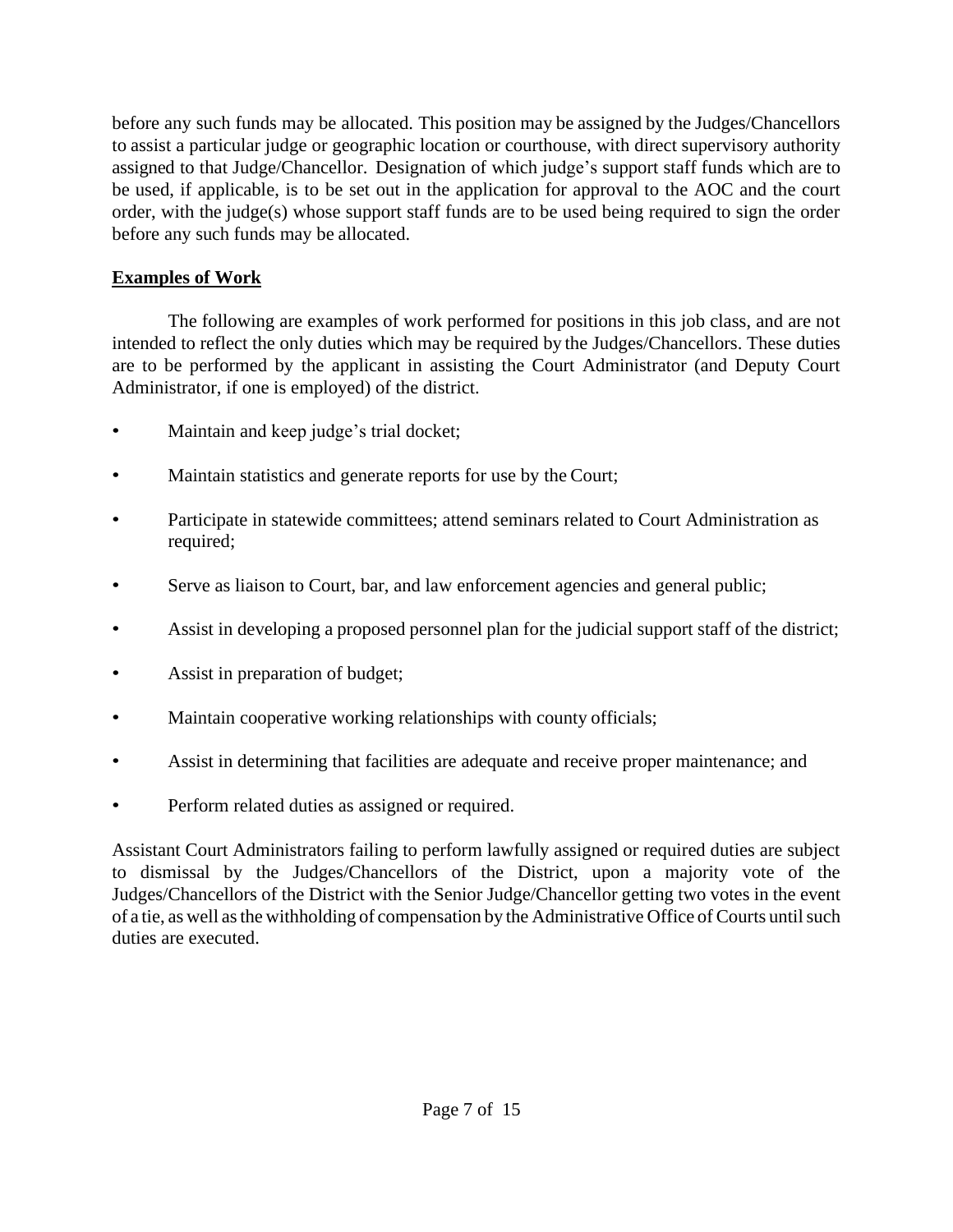#### **Minimum Requirements**

Bachelor's Degree from an accredited four year college or university;

**or**

A Paralegal certificate/degree from a two year course of study or an Associate degree from an accredited two year college or related field, and two (2) years of experience directly related to the duties listed above;

**or**

Graduation from a standard four year high school or equivalent (GED) and four (4) years of experience directly related to the duties listed above.

**Salary** — Not to exceed \$38,420.00.

## **AOC - STAFF ATTORNEY**

#### **Characteristics of Work**

This is professional work involving the performance of legal research for a Judge or a combination of Judges in the Trial Court System in Mississippi. This position could be in the Chancery Court System or the Circuit Court System or both systems. There will be more than one position in this category listed at numerous locations across the state. Work entails reviewing case files for proper legal procedure, admissibility of evidence, and merits of the case. Applicant exercises initiative and judgement in the conduct of all duties performed. Supervision is received from a Judge or Judges at the Trial Court level in the Mississippi Court System, although the applicant would be an employee of the Administrative Office of Courts.

#### **Examples of Work**

The following are examples of work performed for positions in this job class, and are not intended to reflect the essential functions of any one position. The essential functions of each individual position are determined and maintained by each Judge or combination of Judges.

- Reviews records of cases presented to the court in order to present appropriate legal interpretations and opinions;
- Evaluates pertinent facts and evidence, to interpret and apply statutes and regulations in the analysis of pleadings;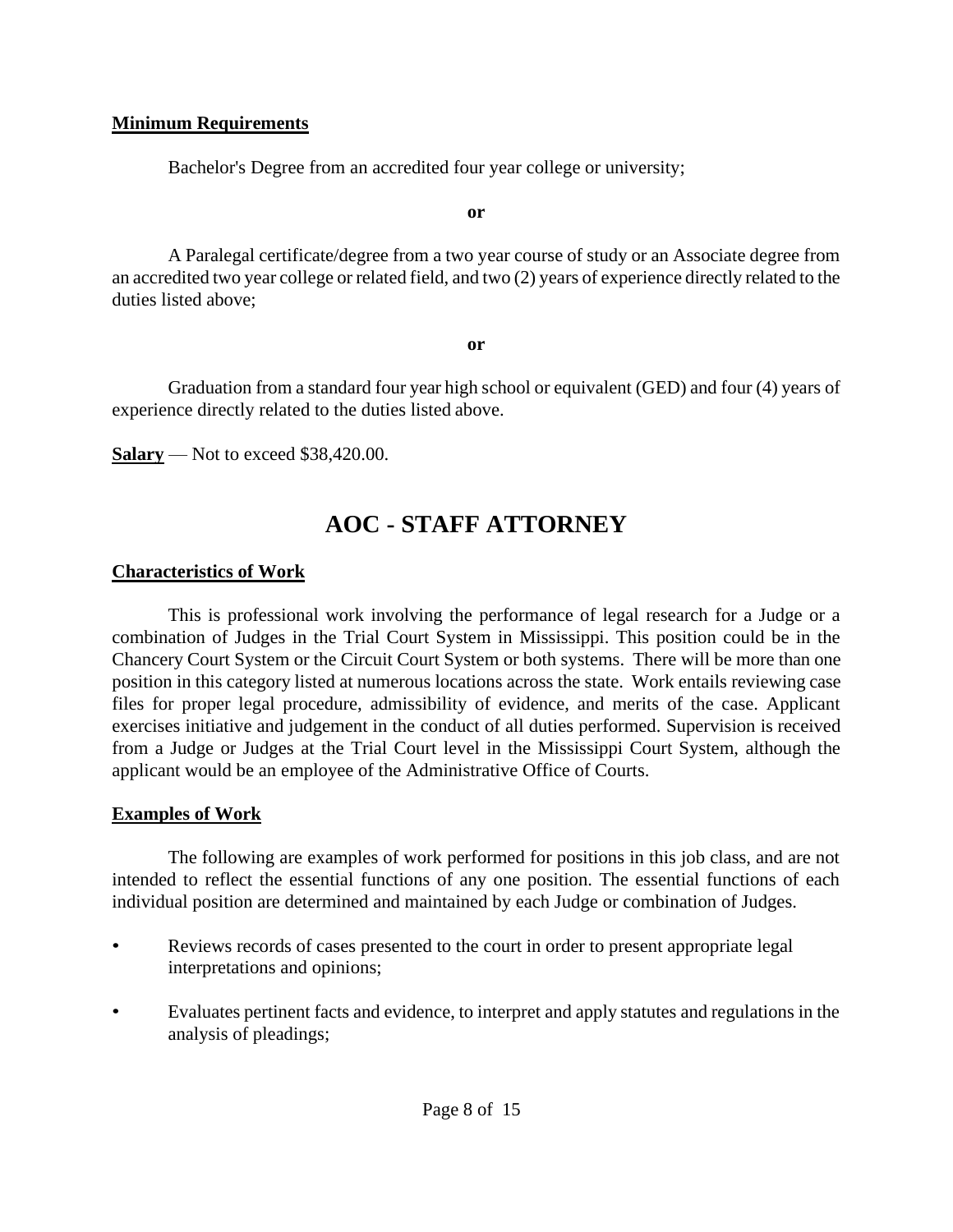- Prepares memoranda summarizing the facts of each case reviewed;
- Reviews pretrial motions and summary judgements;
- Drafts orders and writs; and
- Related or similar duties are performed as required or assigned.

## **Minimum Requirements**:

## <span id="page-8-0"></span>**Level VI**: **Salary Range** - \$81,380.00 - \$86,180.00.

Applicant must have a Juris Doctor from an American Bar Association (ABA) accredited school of law. Applicant must have been licensed for at least nineteen (19) years and have been employed either as a law clerk, staff attorney, or other equivalentlegal position for those nineteen (19) years. The Administrative Office of Courts will evaluate all applicants to determine whether they meet minimum requirements. Applicant must be familiar with computerized legal research, i.e. WestLaw, Lexis, etc.

## <span id="page-8-1"></span>**Level V**: **Salary Range** - \$76,220.00 - \$81,020.00.

Applicant must have a Juris Doctor from an American Bar Association (ABA) accredited school of law. Applicant must have been licensed for at least sixteen (16) years and have been employed either as a law clerk, staff attorney, or other equivalent legal position for those sixteen (16) years. The Administrative Office of Courts will evaluate all applicants to determine whether they meet minimum requirements. Applicant must be familiar with computerized legal research, i.e. WestLaw, Lexis, etc.

## <span id="page-8-2"></span>**Level IV**: **Salary Range** - \$71,070.00 - \$75,870.00.

Applicant must have a Juris Doctor from an American Bar Association (ABA) accredited school of law. Applicant must have been licensed for at least thirteen (13) years and have been employed either as a law clerk, staff attorney, or other equivalent legal position for those thirteen (13) years. The Administrative Office of Courts will evaluate all applicants to determine whether theymeet minimum requirements. Applicant must be familiar with computerized legal research, i.e. WestLaw, Lexis, etc.

## <span id="page-8-3"></span>**Level III**: **Salary Range** - \$65,920.00 - \$70,720.00.

Applicant must have a Juris Doctor from an American Bar Association (ABA) accredited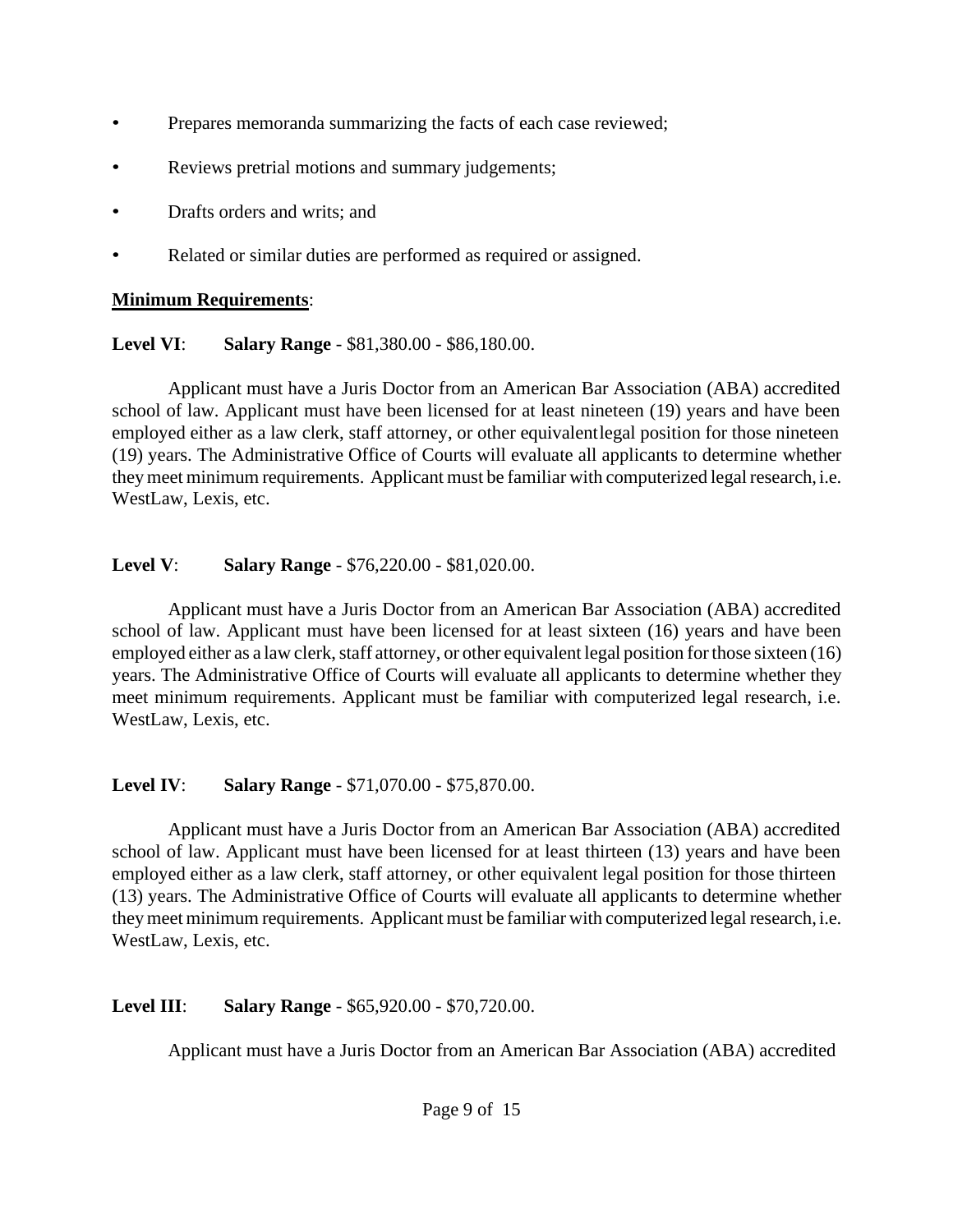school of law. Applicant must have been licensed for at least ten (10) years and have been employed either as a law clerk, staff attorney, or other equivalent legal position for those ten (10) years. The Administrative Office of Courts will evaluate all applicants to determine whether they meet minimum requirements. Applicant must be familiar with computerized legal research, i.e. WestLaw, Lexis, etc.

#### <span id="page-9-0"></span>**Level II**: **Salary Range** - \$58,400.00 - \$65,500.00.

Applicant must have a Juris Doctor from an American Bar Association (ABA) accredited school of law. Applicant must have been licensed for at least seven (7) years and have been employed either as a law clerk, staff attorney, or other equivalent legal position for those seven (7) years. The Administrative Office of Courts will evaluate all applicants to determine whether they meet minimum requirements. Applicant must be familiar with computerized legal research, i.e. WestLaw, Lexis, etc.

### <span id="page-9-1"></span>**Level I**: **Salary Range** - \$52,530.00 - \$58,030.00.

Applicant must have a Juris Doctor from an American Bar Association (ABA) accredited school of law. Applicant must have been licensed for at least four (4) years and have been employed either as a law clerk, staff attorney, or other equivalent legal position for those four (4) years. The Administrative Office of Courts will evaluate all applicants to determine whether they meet minimum requirements. Applicant must be familiar with computerized legal research, i.e. WestLaw, Lexis, etc.

# **AOC - LAW CLERK**

## **Characteristics of Work**

This is professional work involving the performance of legal research for a Judge or a combination of Judges in the Trial Court System in Mississippi. This position could be in the Chancery Court System or the Circuit Court System or both systems. There will be more than one position in this category listed at numerous locations across the state. Work entails reviewing case files for proper legal procedure, admissibility of evidence, and merits of the case. Applicant exercises initiative and judgement in the conduct of all duties performed. Supervision is received from a Judge or Judges at the Trial Court level in the Mississippi Court System, although the applicant would be an employee of the Administrative Office of Courts.

## **Examples of Work**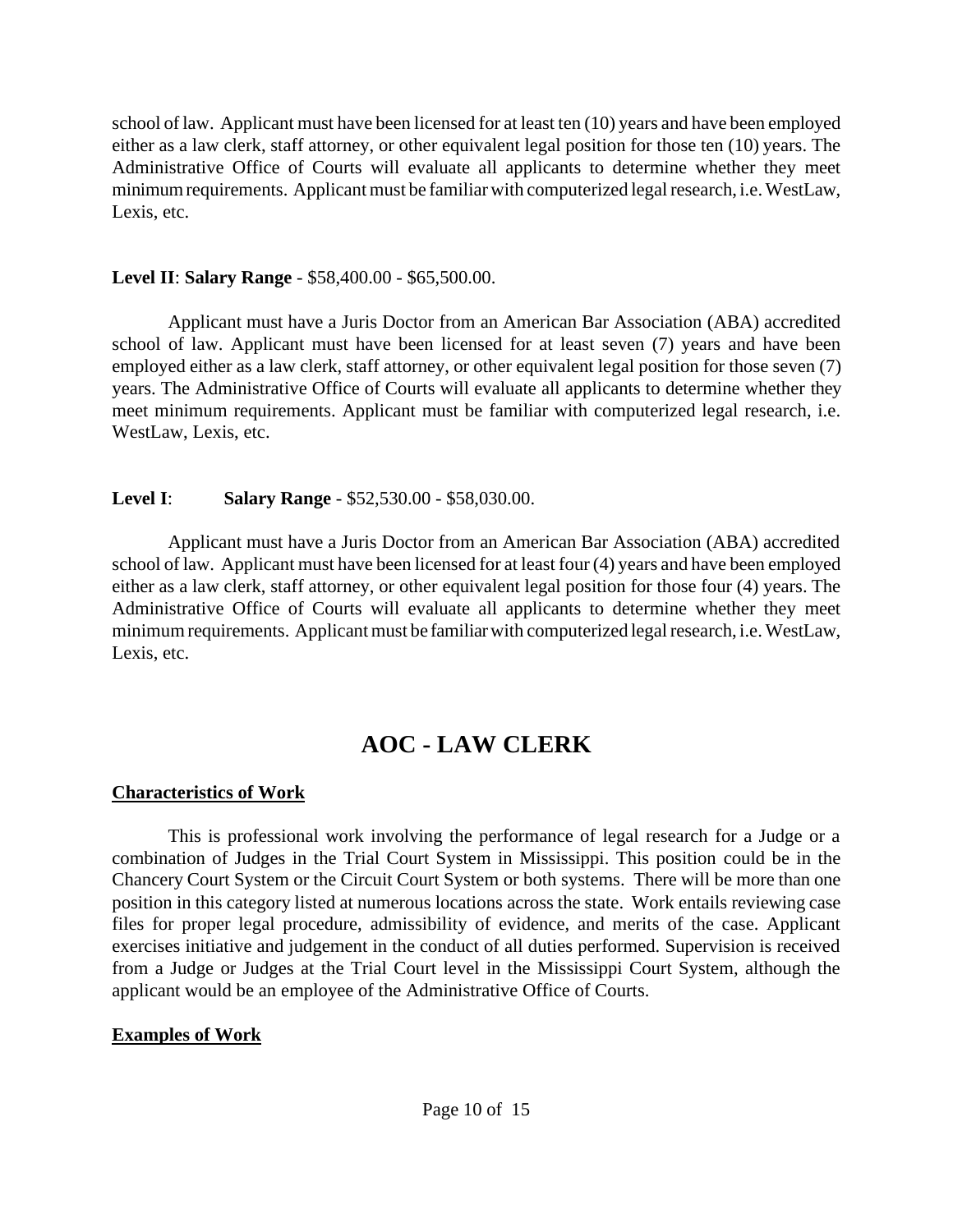The following are examples of work performed for positions in this job class, and are not intended to reflect the essential functions of any one position. The essential functions of each individual position are determined and maintained by each Judge or combination of Judges.

- Reviews records of cases presented to the court in order to present appropriate legal interpretations and opinions;
- Evaluates pertinent facts and evidence, to interpret and apply statutes and regulations in the analysis of pleadings;
- Prepares memoranda summarizing the facts of each case reviewed;
- Reviews pretrial motions and summary judgements;
- Drafts orders and writs; and
- Related or similar duties are performed as required or assigned.

## **Minimum Requirements**:

<span id="page-10-0"></span>**AOC - Law Clerk III**: **Salary Range** - \$46,610.00 - \$52,110.00.

Applicant must have a Juris Doctor from an American Bar Association (ABA) accredited school of law. Applicant must have been licensed for at least one (1) year and have been employed either as a law clerk, staff attorney, or other equivalent legal position during that time. The Administrative Office of Courts will evaluate all applicants to determine whether they meet minimum requirements. Applicant must be familiar with computerized legal research, i.e. WestLaw, Lexis, etc.

<span id="page-10-1"></span>**AOC - Law Clerk II**: **Salary Range** - \$39,655.00 - \$46,155.00.

Applicant must have a Juris Doctor from an American Bar Association (ABA) accredited school of law. Applicant must be licensed to practice law. The Administrative Office of Courts will evaluate all applicants to determine whether they meet minimum requirements. Applicant must be familiar with computerized legal research, i.e. WestLaw, Lexis, etc.

<span id="page-10-2"></span>**AOC - Law Clerk I**: **Salary Range** - \$31,415.00 - \$39,165.00.

Applicant must have a Juris Doctor from an American Bar Association (ABA) accredited school of law. Applicant is not required to be licensed to practice law. The Administrative Office of Courts will evaluate all applicants to determine whether they meet minimum requirements.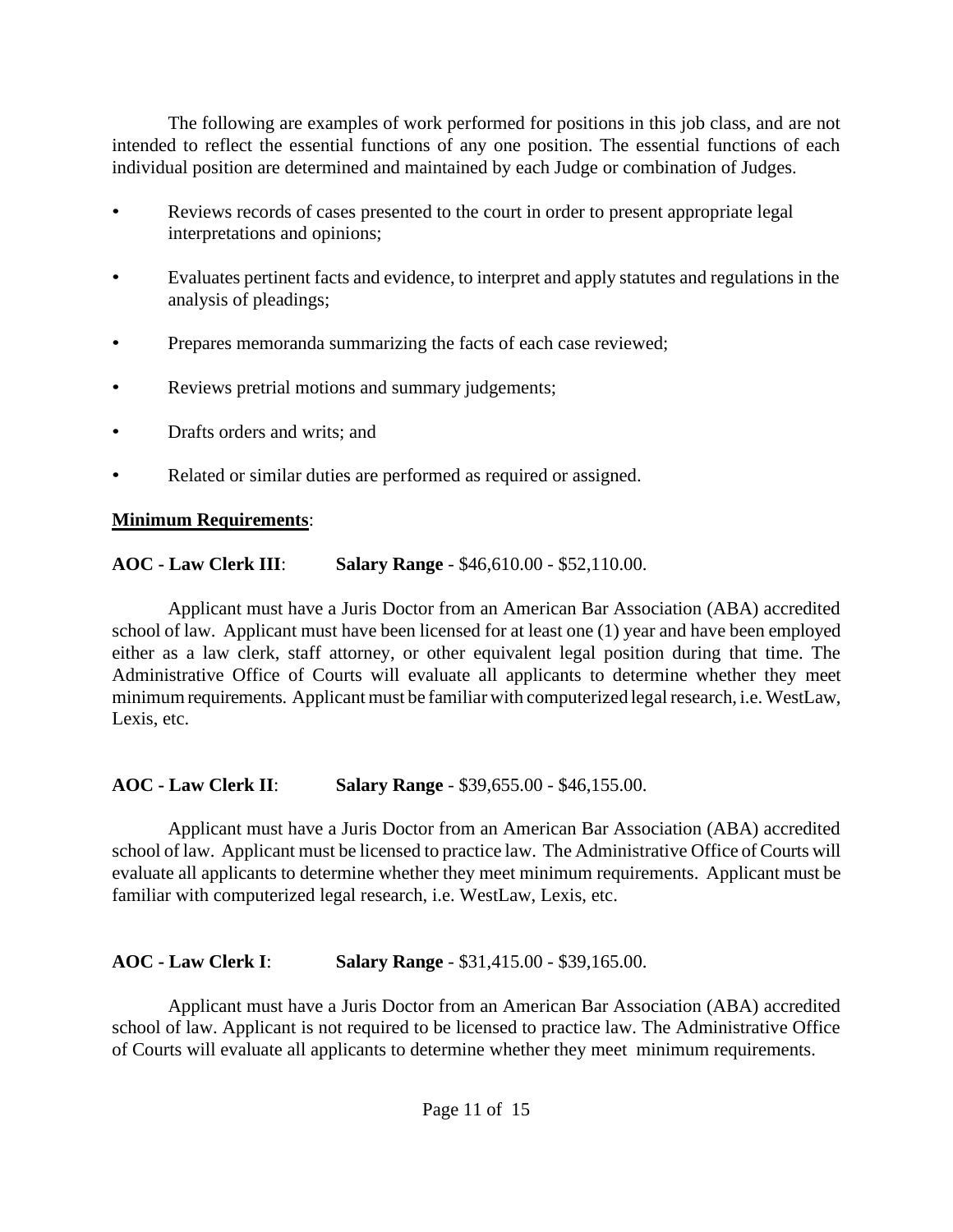Applicant must be familiar with computerized legal research, i.e. WestLaw, Lexis, etc.

# **AOC - LAW STUDENT RESEARCH ASSISTANT**

### <span id="page-11-0"></span>**Characteristics of Work**

This is professional, full-time or part-time position performing work involving the performance of legal research for a Judge or a combination of Judges in the Trial Court System in Mississippi. This position could be in the Chancery Court System or the Circuit Court System or both systems. There will be more than one position in this category listed at numerous locations across the state. Work entails reviewing case files for proper legal procedure, admissibility of evidence, and merits of the case. Applicant exercises initiative and judgement in the conduct of all duties performed. Supervision is received from a Judge or Judges at the Trial Court level in the Mississippi Court System, although the applicant would be an employee of the Administrative Office of Courts. This position will be a time-limited position which will last for a definite period.

## **Examples of Work**

The following are examples of work performed for positions in this job class, and are not intended to reflect the essential functions of any one position. The essential functions of each individual position are determined and maintained by each Judge or combination of Judges.

- Reviews records of cases presented to the court in order to present appropriate legal interpretations and opinions;
- Evaluates pertinent facts and evidence, to interpret and apply statutes and regulations in the analysis of pleadings;
- Prepares memoranda summarizing the facts of each case reviewed;
- Reviews pretrial motions and summary judgements;
- Drafts orders and writs; and
- Related or similar duties are performed as required or assigned.

## **Minimum Requirements**

Applicant must have completed and passed at least thirty (30) hours of credits from an American Bar Association (ABA) accredited school of law. Applicant is not required to have graduated from law school and is not required to be licensed to practice law. Applicant must be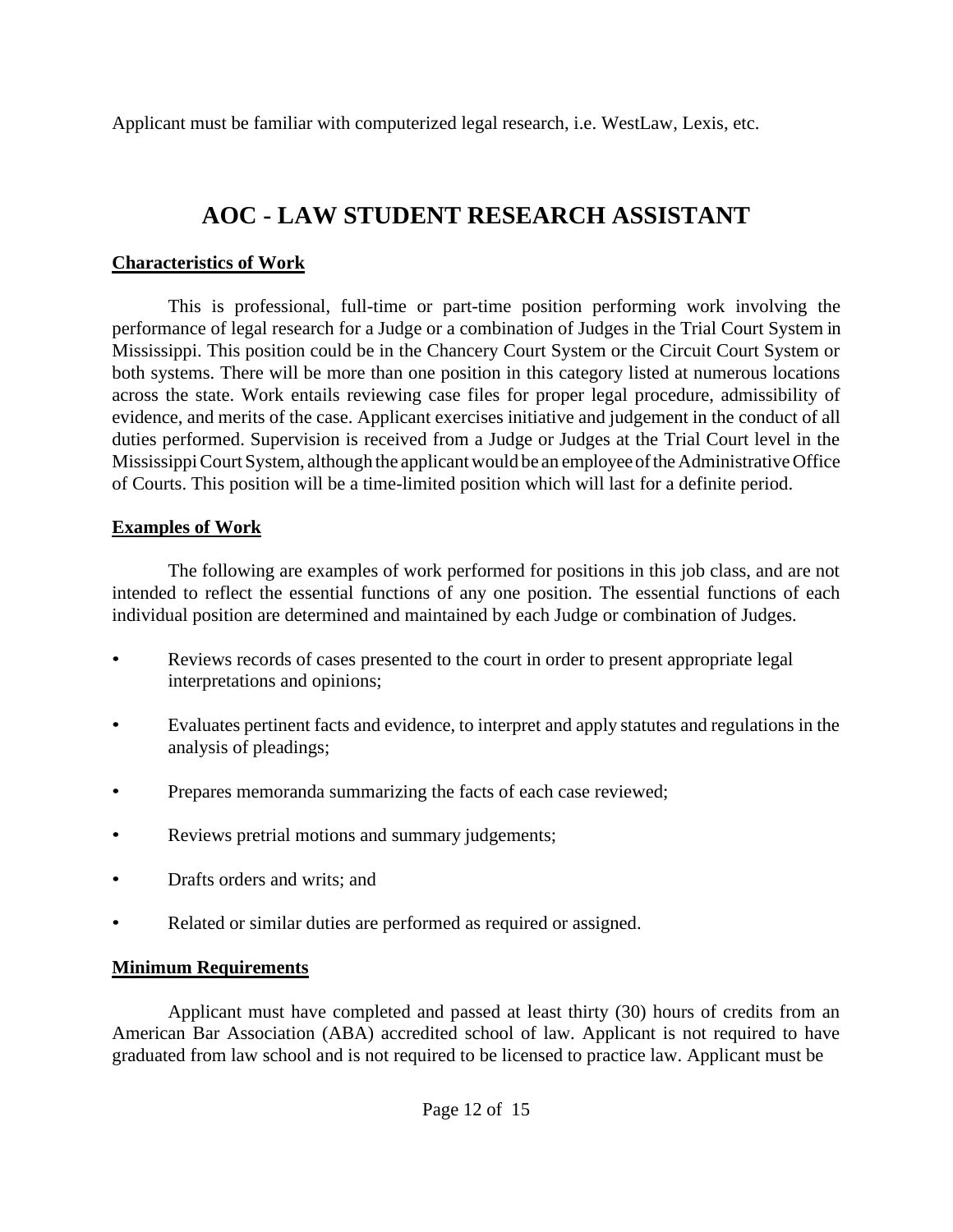familiar with computerized legal research, i.e. WestLaw, Lexis, etc.

**Salary Range** - \$24,570.00 - \$30,720.00 (or \$11.78 to \$14.72 per hour for a part-time position).

# **AOC - LEGAL RESEARCH ASSISTANT (PARALEGAL)**

### <span id="page-12-0"></span>**Characteristics of Work**

The duties of the paralegal include conducting research for opinions, reviewing briefs, preparing legal documents and performing other duties related to the assignment. This position could be in the Chancery Court System or the Circuit Court System or a combination of both. Supervision is received from a Judge or Judges at the trial court level in the Mississippi Court System, although the applicant would be an employee of the Administrative Office of Courts.

## **Examples of Work**

The following are examples of work performed for positions in this job class, and are not intended to reflect the essential functions of any one person. The essential functions of each individual position are determined and maintained by each Judge or combination of Judges.

- Reviews case files; reads briefs, the record, motions, opinions, judgements, stipulations and memoranda;
- Conducts legal research in reviewing, analyzing, studying, searching and annotating laws, court decisions, documents, opinions, briefs, and related authorities to process suits, trials, hearings, and other litigated matters;
- Prepares legal memoranda; prepares appropriate preliminary orders, findings of fact and conclusions of law for the judge; edits work product according to judges' direction
- May attend court sessions to record necessary case information; maintains records attendant to court proceedings; prepares jury instructions; drafts routine orders or initial version of orders for review by a judge or attorneys;
- Assists, as directed, in compiling and case tracking inventory; tracks progress on pending cases after argument or hearing; and
- Performs related duties as assigned or required.

## **Minimum Requirements**

Paralegal certificate/degree from an accredited college or university;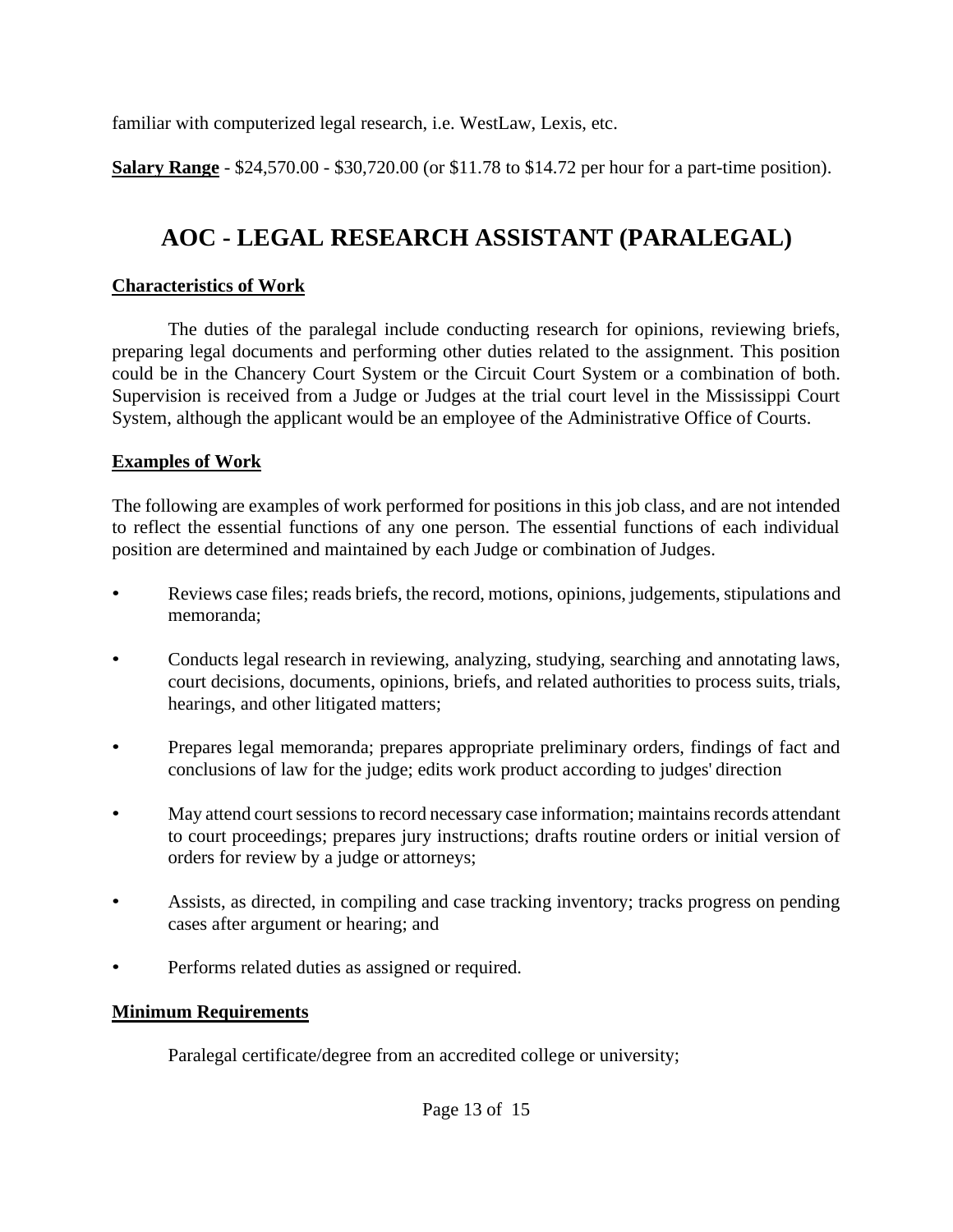**or**

High School Diploma and 3 years experience working as a paralegal;

#### **and**

Applicant must be familiar with computerized legal research, i.e., WestLaw, Lexis, etc.

**Salary Range** - \$29,720.00 - \$41,620.00.

## **AOC - SECRETARY**

#### **Characteristics of Work**

The duties of a Secretary include the performance of legal stenographic work and performing other duties related to the assignment. Included also are such tasks as management of telephone calls, composing and reviewing correspondence, obtaining and presenting information, setting up and maintaining files and records, utilizing general office equipment and typing. This position could be in the Chancery Court system or in the Circuit Court system or both. Supervision is received from a Judge or Judges at the trial court level in the Mississippi Court System, although the applicant would be an employee of the Administrative Office of Courts.

#### **Examples of Work**

The following are examples of work performed for positions in this job class, and are not intended to reflect the essential functions of any one position. The essential functions of each individual position are determined and maintained by each Judge or combination of Judges.

- Prepares correspondence, orders and judgments, as directed;
- Manages telephones; and
- Utilizes general office equipment, i.e., wordprocessor, copy machine, fax machine, etc.

#### **Minimum Requirements**:

Graduation from a standard four-year high school or equivalent (GED) or three (3) years of experience in work related to the above-described duties;

**and**